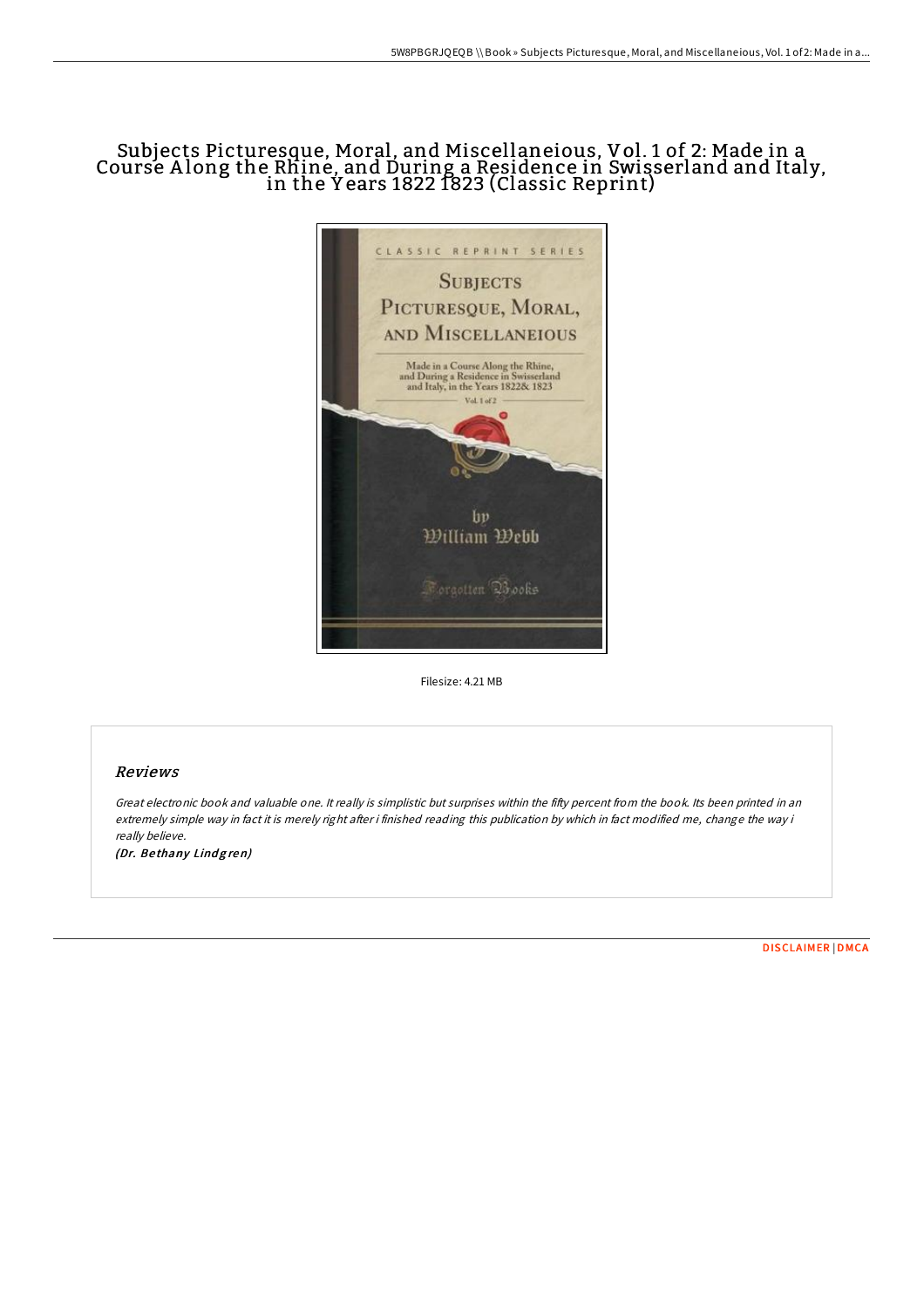### SUBJECTS PICTURESQUE, MORAL, AND MISCELLANEIOUS, VOL. 1 OF 2: MADE IN A COURSE ALONG THE RHINE, AND DURING A RESIDENCE IN SWISSERLAND AND ITALY, IN THE YEARS 1822 1823 (CLASSIC REPRINT)

#### ঞ **DOWNLOAD PDF**

Forgotten Books, United States, 2015. Paperback. Book Condition: New. 229 x 152 mm. Language: English Brand New Book \*\*\*\*\* Print on Demand \*\*\*\*\*.Excerpt from Subjects Picturesque, Moral, and Miscellaneious, Vol. 1 of 2: Made in a Course Along the Rhine, and During a Residence in Swisserland and Italy, in the Years 1822 1823 Then, beside the King of all Ireland, there were provincial Kings - and sub-provincial, - the succession of whom, severally, was the sport of the same legal provision for assassination, among the half dozen, or perhaps, twenty joint heirs in expectancy, - and for carnage among the population at large, that of course was split into parties, each of which followed its idol leader with the fury of partisan ignorance, and the thirst for blood and confiscation that is proper to civil war. Beyond all this, the self same law applied to private life, and granted but a life interest to the occupant of a family property; so that the demise of each possessor of land was the signal for renewed family distraction. This homogeneous confusion, which made nothing sure but perpetual insecurity from robbery and massacre, in an endless intricacy of quarrel - was entitled the Brehon Law. It was a thoroughly Irish affair; for it combined continuity with outrageous dis-connection. It was as abhorrent from any possible application to human purposes as - in reference to a modern draw-well with its appurtenant tackle and bucket - one of those natural, fathomless, perforations, in mockery of a well, could be, - into which a stone, dropped by a rustic philosopher, leaps from one ragged projection to an answering ledge opposite, from which to rebound in repetition of clatter, that is attested by the ear, long after what creates the turmoil has disappeared from the eye; -...

Read Subjects Picture sque, Moral, and Miscellane jous, Vol. 1 of 2: Made in a Course Along the Rhine, and During a Residence in Swisserland and Italy, in the Years 1822 1823 (Classic [Reprint\)](http://almighty24.tech/subjects-picturesque-moral-and-miscellaneious-vo.html) Online G. Download PDF Subjects Picturesque, Moral, and Miscellaneious, Vol. 1 of 2: Made in a Course Along the Rhine, and During a Residence in Swisserland and Italy, in the Years 1822 1823 (Classic [Reprint\)](http://almighty24.tech/subjects-picturesque-moral-and-miscellaneious-vo.html)